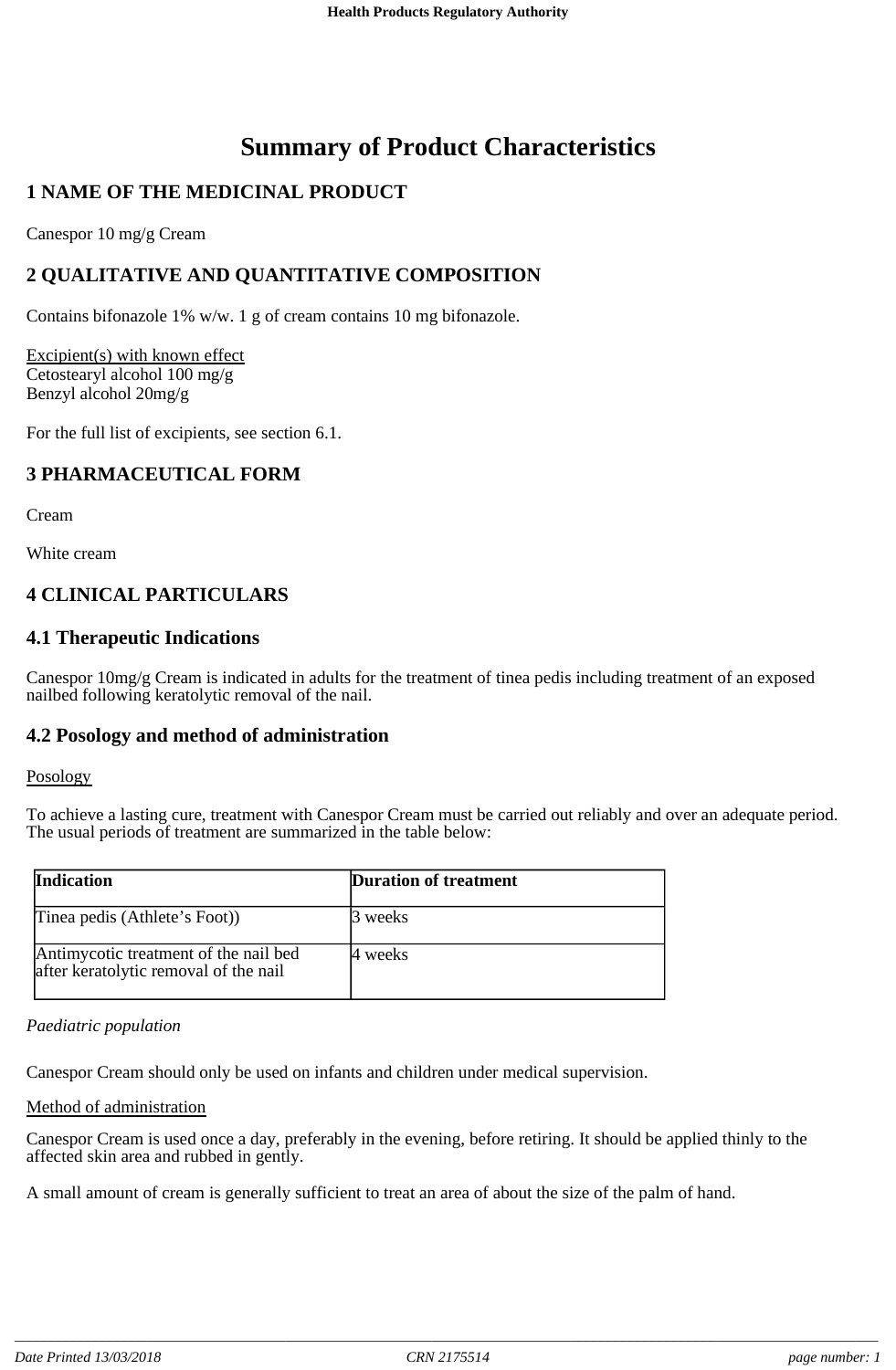# **4.3 Contraindications**

Hypersensitivity to the active substance or to any of the excipients listed in section 6.1.

# **4.4 Special warnings and precautions for use**

Patients with a history of hypersensitivity reactions to other imidazole antifungal agents (e.g. econazole, clotrimazole, miconazole) must take bifonazole containing products with caution.

Antimycotic treatment of the skin of the nail bed with Canespor Cream can only be carried out after keratolytic removal of the infected nail.

If symptoms worsen or persist after the recommended duration of treatment, medical advice should be sought.

This product contains benzyl alcohol which may cause mild local irritation.

This product contains cetostearyl alcohol which may cause local skin reactions (e.g. contact dermatitis).

Patients on warfarin therapy should be monitored when bifonazole is used concomitantly (see section 4.5)

Diabetic patients should seek medical advice before using Canespor Cream due to the potential risk of a more severe course of infection.

Do not use occlusive bandages in the affected skin area after the application of Canespor 10mg/g Cream.

Absorption of orally administered imidazole antimycotics may lead systemic toxicity. Studies with bifonazole suggest a low level of absorption after topical application to healthy skin. The preparation should only be used with care on areas of denuded or broken skin.

Avoid contact with the eyes. Do not swallow.

## **4.5 Interaction with other medicinal products and other forms of interaction**

Limited data suggest that an interaction between topical bifonazole and warfarin may be possible, leading to increases in INR. If Canespor Cream is used in a patient on anticoagulant therapy, such as warfarin, caution should be exercised and the anticoagulant effect should be monitored (see section 4.4).

## **4.6 Fertility, pregnancy and lactation**

#### **Pregnancy**

There are no or limited amount of data from the use of bifonazole in pregnant women. Studies in animals have shown reproductive toxicity (see section 5.3). Canespor cream is not recommended during pregnancy and in women of childbearing potential not using contraception.

#### Breast-feeding

It is unknown whether bifonazole is excreted in human milk.

Available pharmacodynamic/ toxicological data in animals have shown excretion of bifonazole/metabolites in milk (for details see 5.3). A risk to newborns/infants cannot be excluded. Canespor 10 mg/g Cream should not be used during breast-feeding.

#### **Fertility**

Preclinical studies gave no evidence that bifonazole can impair male or female fertility (see section 5.3).

#### **4.7 Effects on ability to drive and use machines**

Canespor Cream has no or negligible influence on the ability to drive or use machines.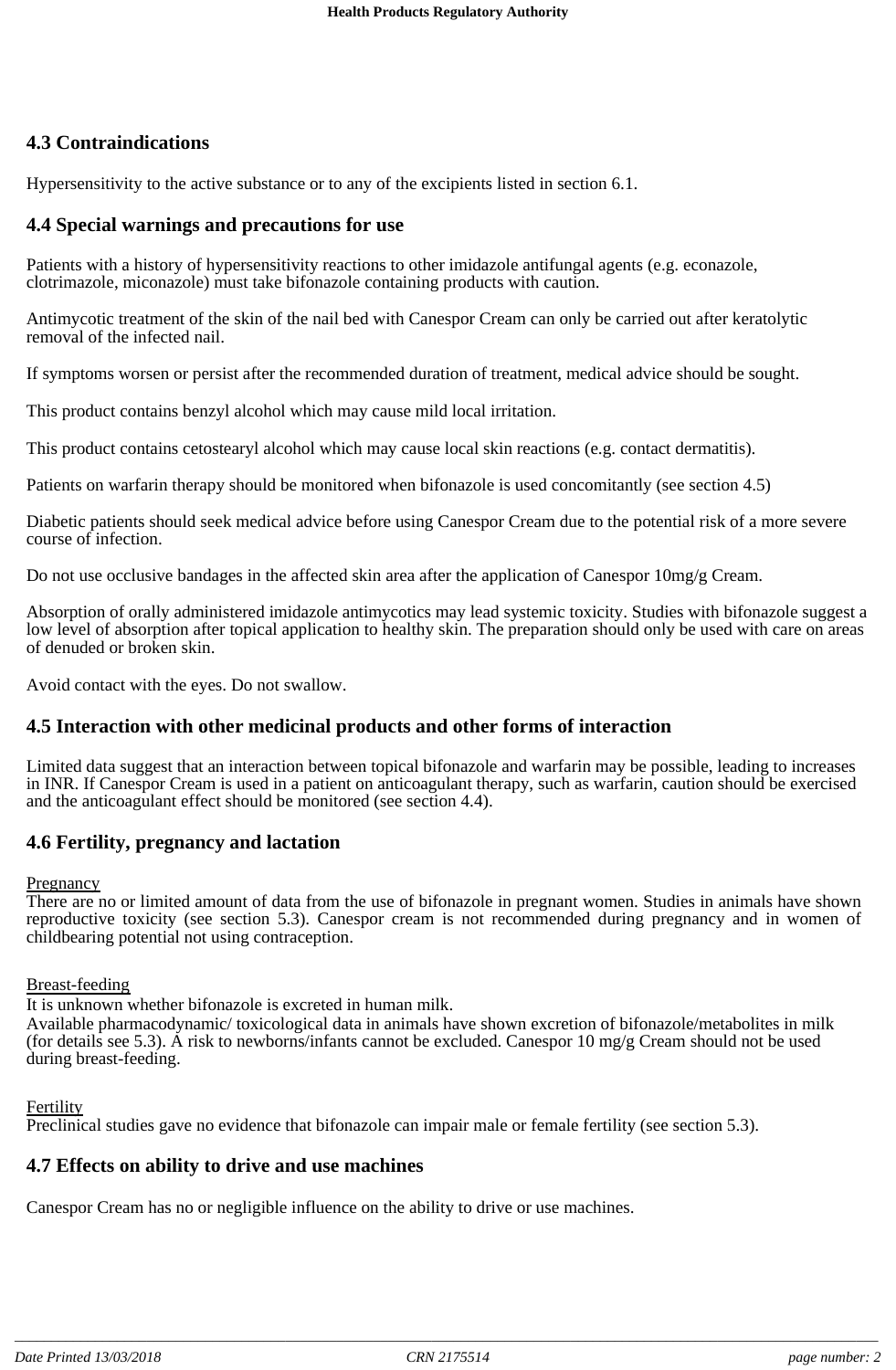# **4.8 Undesirable effects**

Frequencies of side-effects observed in clinical studies are defined according to the MedDRA frequency convention: very common ( $\geq 1/10$ ); common ( $\geq 1/100$ , < 1/10); uncommon ( $\geq 1/1,000$ , < 1/100); rare ( $\geq 1/10,000$ , <  $1/1,000$ ); very rare (<  $1/10,000$ ), not known (frequency cannot be estimated from the available data). The adverse reactions designated as frequency 'not known' have been identified during post-approval use of bifonazole. Because these reactions are reported voluntarily from a population of uncertain size, it is not always possible to reliably estimate their frequency.

General disorders and administration site conditions Uncommon: localized oedema (peripheral) Not known: administration site pain

Immune system disorders Not known: allergic dermatitis/hypersensitivity

Skin and subcutaneous tissue disorders Very common: burning skin/burning sensation. Uncommon: erythema, eczema, (skin) irritation and pruritus.

Not known: dermatitis contact, rash, urticaria, blister, skin exfoliation, dry skin, skin maceration.

These side effects are generally reversible after discontinuation of the treatment.

#### Reporting of suspected adverse reactions

Reporting suspected adverse reactions after authorisation of the medicinal product is important. It allows continued monitoring of the benefit/risk balance of the medicinal product. Healthcare professionals are asked to report any suspected adverse reactions via HPRA Pharmacovigilance, Earlsfort Terrace, IRL - Dublin 2; Tel: +353 1 6764971; Fax: +353 1 6762517. Website: www.hpra.ie; E-mail: medsafety@hpra.ie.

#### **4.9 Overdose**

Absorption of orally administered imidazole antimycotics may lead to systemic toxicity. Studies with bifonazole suggest a low level of absorption after topical application to healthy skin. The preparation should only be used with care on areas of denuded or broken skin.

## **5 PHARMACOLOGICAL PROPERTIES**

#### **5.1 Pharmacodynamic properties**

Pharmacotherapeutic group: Antifungals for topical use – imidazole and triazole derivatives ATC code: D01AC10.

Bifonazole is an imidazole derivative which is active against fungi such as dermatophytes.

Bifonazole exerts its anti-fungal action by inhibiting the biosynthesis of ergosterol on two different levels, thereby distinguishing bifonazole both from other azole derivatives and from other anti-fungals which act only on a single level. Inhibition of ergosterol synthesis leads to structural and functional impairment of the cytoplasmic membrane.

The resistance situation for bifonazole is favourable. Primary resistant variants of sensitive fungal species are very rare. Investigations so far did not provide any evidence of a development of secondary resistance in primarily sensitive strains.

#### **5.2 Pharmacokinetic properties**

#### **Absorption**

Bifonazole penetrates well into infected skin layers. 6 hours after administration concentrations in the various skin layers reach from  $1000 \mu\text{g/cm}^3$  in the top layer of the epidermis (stratum corneum) to 5  $\mu\text{g/cm}^3$  in the stratum papillare.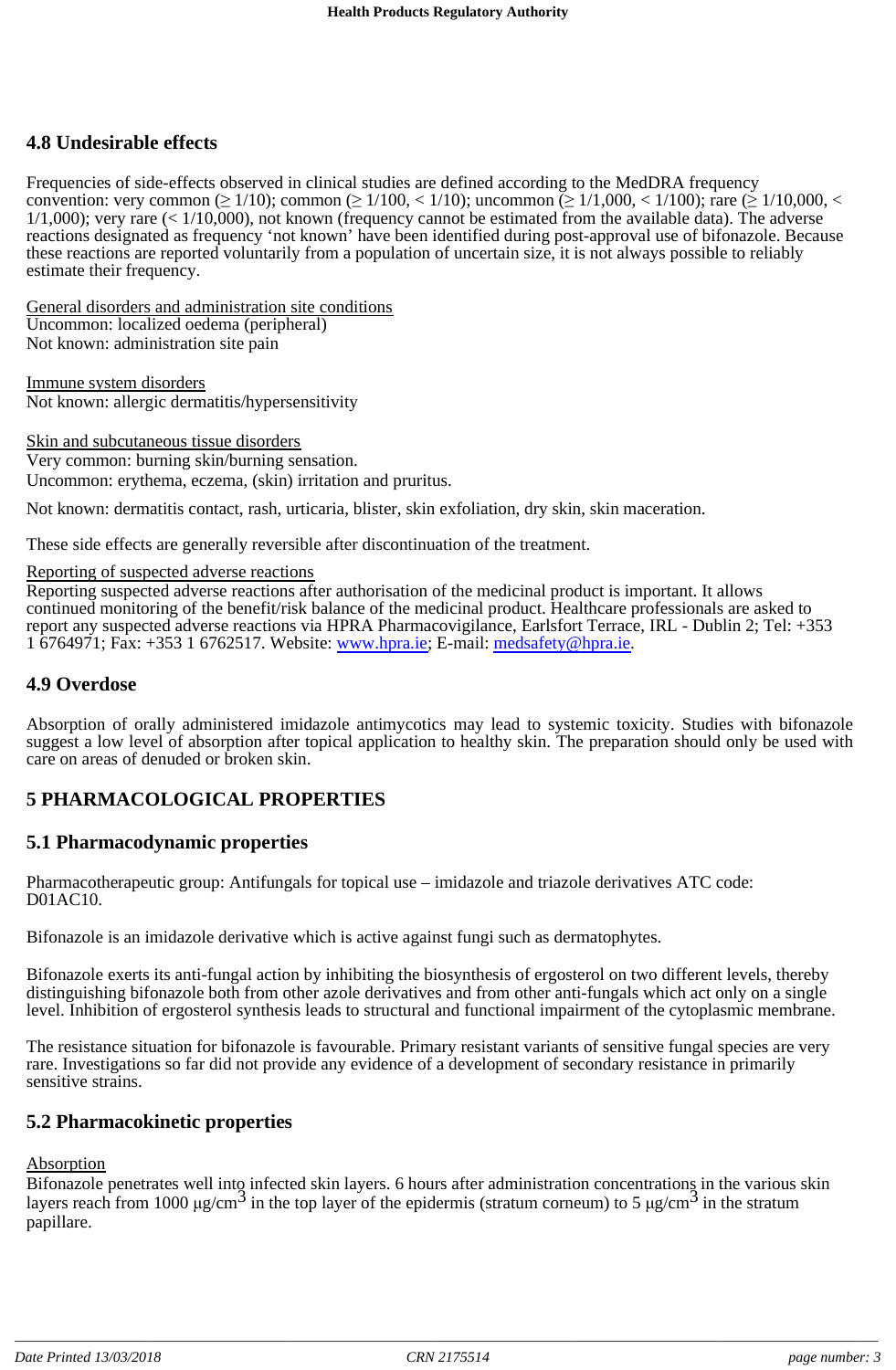Pharmacokinetic investigations after topical application to intact human skin have shown that only a small amount of bifonazole is absorbed (0.6-0.8% of the dose); the resulting serum concentrations were usually below the detection limit (i.e. < 1 ng/mL). Higher absorption was observed after application to inflamed skin (2-4% of the respective dose).

# **5.3 Preclinical safety data**

Preclinical data reveal no special hazards for humans based on conventional studies of single dose toxicity and genotoxicity. Effects on the liver (enzyme induction, fatty degeneration) were observed in repeated dose toxicity studies with oral administration but only at exposures in excess of the maximum human exposure indicating little relevance to clinical use. No carcinogenicity studies were performed with bifonazole. Both *in vitro* and *in vivo* tests for detection of gene mutation did not demonstrate genotoxic activity.

In reproduction toxicology studies in rabbits, oral doses of 30 mg/kg body weight resulted in embryotoxicity including lethality. In the rats, bifonazole at oral doses up to 100 mg/kg body weight was not embryotoxic, but a retarded skeletal development in the fetuses was observed at the dose of 100 mg/kg. This fetal effect on the skeletal development can be considered as a secondary effects resulting from the maternal toxicity (a reduction in body weight). Given the low absorption of the active ingredient via the skin, the relevance of these findings to clinical use is unknown. No impairment of male or female fertility was observed in rats at oral doses up to 40 mg/kg body weight.

Bifonazole passes through the placental barrier in rats. A study with lactating rats administered bifonazole intravenously showed that the drug was secreted into milk.

# **6 PHARMACEUTICAL PARTICULARS**

### **6.1 List of excipients**

Benzyl alcohol Cetostearyl alcohol Cetyl palmitate Octyldodecanol Polysorbate 60 Purified water Sorbitan stearate

## **6.2 Incompatibilities**

Not applicable.

#### **6.3 Shelf life**

5 years. After opening, Canespor Cream can be used for up to 16 months.

## **6.4 Special precautions for storage**

This medicinal product does not require any special storage conditions.

## **6.5 Nature and contents of container**

Aluminium tube with inner lacquer (epoxy phenolic resin) and polyethylene (PE) screw cap. A membrane is also included to guarantee the first opening of the tube.

Pack sizes of 20 g or 30 g